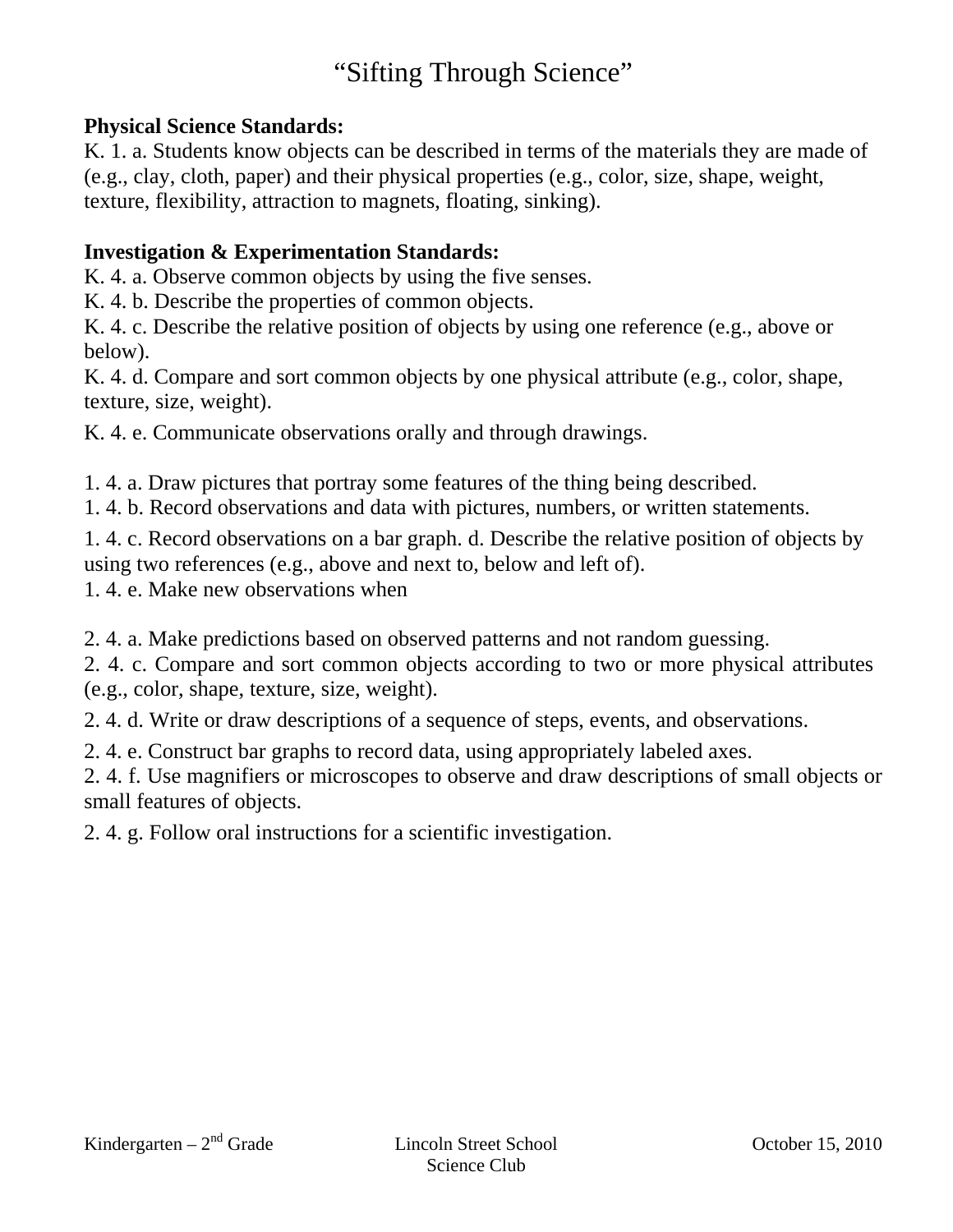# "Electrical Me"

#### **Physical Science Standards:**

3. 1. h. Students know all matter is made of small particles called atoms, too small to see with the naked eye.

4. 1. a. Students know how to design and build simple series and parallel circuits by using components such as wires, batteries, and bulbs.

4. 1. e. Students know electrically charged objects attract or repel each other.

4. 1. f. Students know that magnets have two poles (north and south) and that like poles repel each other while unlike poles attract each other.

5. 1. b. Students know all matter is made of atoms, which may combine to form molecules.

#### **Investigation & Experimentation Standards:**

3. 5. b. Differentiate evidence from opinion and know that scientists do not rely on claims or

conclusions unless they are backed by observations that can be confirmed.

3. 5. c. Use numerical data in describing and comparing objects, events, and measurements.

3. 6. d. Predict the outcome of a simple investigation and compare the result with the prediction.

3. 7. e. Collect data in an investigation and analyze those data to develop a logical conclusion.

4. 6. a. Differentiate observation from inference (interpretation) and know scientists' explanations come partly from what they observe and partly from how they interpret their observations.

4. 6. c. Formulate and justify predictions based on cause-and-effect relationships.

4. 6. d. Conduct multiple trials to test a prediction and draw conclusions about the relationships between predictions and results.

4. 6. e. Construct and interpret graphs from measurements.

4. 6. f. Follow a set of written instructions for a scientific investigation.

5. 6. f. Select appropriate tools (e.g., thermometers, meter sticks, balances, and graduated cylinders) and make quantitative observations.

5. 6. g. Record data by using appropriate graphic representations (including charts, graphs, and labeled diagrams) and make inferences based on those data.

5. 6. h. Draw conclusions from scientific evidence and indicate whether further information is needed to support a specific conclusion.